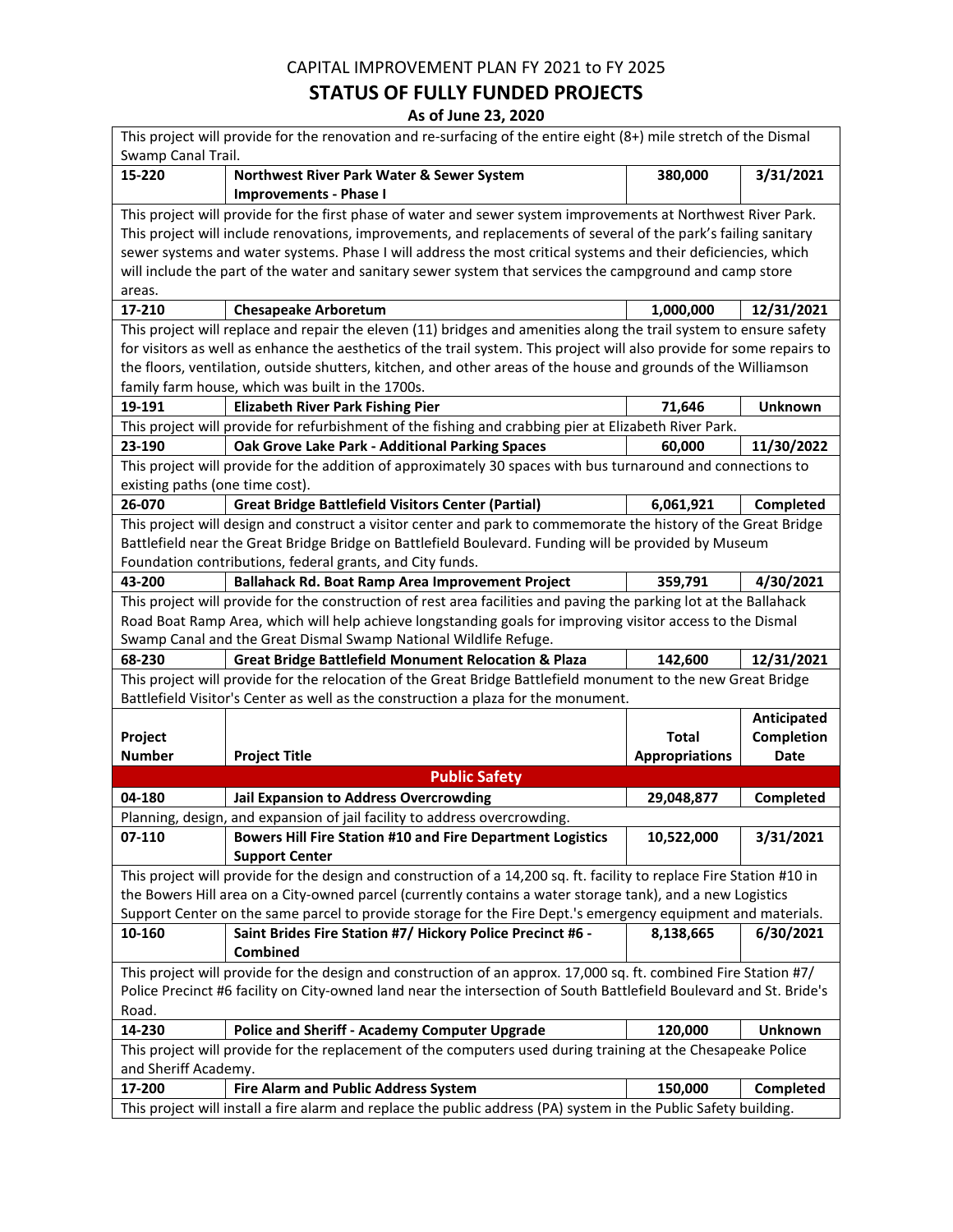### **STATUS OF FULLY FUNDED PROJECTS**

**As of June 23, 2020**

| 18-230                                                                                                         | <b>Public Safety Vehicle Network Connection Upgrade</b><br>(Mobile Network Device Systems)                           | 175,000               | 6/30/2021         |
|----------------------------------------------------------------------------------------------------------------|----------------------------------------------------------------------------------------------------------------------|-----------------------|-------------------|
|                                                                                                                | This project will provide for an upgrade of the network connections in the City's public safety vehicles (fire       |                       |                   |
|                                                                                                                | trucks and police vehicles), an additional server for the mobile network device system to ensure high availability   |                       |                   |
|                                                                                                                | use, and additional licenses to the mobile network device systems needed for public safety staff (Sheriff and        |                       |                   |
| Fire).                                                                                                         |                                                                                                                      |                       |                   |
| 19-230                                                                                                         | <b>Sheriff - Civil Papers Software Replacement</b>                                                                   | 130,000               | 6/30/2021         |
|                                                                                                                | This project will provide for the replacement of the civil papers software program used by the Sheriff's Office.     |                       |                   |
| 20-240                                                                                                         | <b>Fire Station Exhaust Removal Systems Replacement</b>                                                              | 300,000               | 6/30/2021         |
|                                                                                                                | This project will provide for the removal and replacement of the vehicle exhaust filtering systems in twelve fire    |                       |                   |
| station apparatus bays.                                                                                        |                                                                                                                      |                       |                   |
| 21-240                                                                                                         | Jail Booking Area Facility Renovation                                                                                | 150,000               | 12/31/2021        |
|                                                                                                                | This project will renovate the booking section of the Chesapeake Correctional Center. This project will include      |                       |                   |
|                                                                                                                | redesigning the floor footprint to incorporate the body scanner system, provide access to the Police Lobby,          |                       |                   |
|                                                                                                                | increase the working space for Sheriff's Deputies, and increase the seating space for inmates. It will also move     |                       |                   |
|                                                                                                                | the sliding doors and replace them with a pneumatic (pressurized air controlled) sliding door.                       |                       |                   |
| 22-210                                                                                                         | Jail - Kitchen Equipment Replacement                                                                                 | 194,484               | <b>Unknown</b>    |
| Center.                                                                                                        | This project will provide for the replacement of retherm units and ice machine in the Chesapeake Correctional        |                       |                   |
| 25-210                                                                                                         | Jail - Surveillance System Digital Conversion & Additional                                                           | 722,000               | <b>Unknown</b>    |
|                                                                                                                | <b>Cameras</b>                                                                                                       |                       |                   |
|                                                                                                                | This project will replace all existing analog surveillance cameras within the jail, which will complete the          |                       |                   |
|                                                                                                                | conversion to an all-digital surveillance camera system. This project will also install 36 additional cameras, which |                       |                   |
|                                                                                                                | will be added to each day room area in the Old Jail, the 1987 Addition, and the Old Work Force Center. The           |                       |                   |
|                                                                                                                | same model will be purchased for the replacement and additional cameras (corner mount, no grip, vandal               |                       |                   |
|                                                                                                                | resistant digital security camera with service monitor cables).                                                      |                       |                   |
| 26-190                                                                                                         | <b>Police - Emergency Vehicle Storage Facility</b>                                                                   | 612,400               | Completed         |
| This project will construct a 4-bay garage on the site of the new Public Safety Operations Building for Police |                                                                                                                      |                       |                   |
|                                                                                                                | specialty vehicles and equipment. This will provide a central location to store and deploy. The project will         |                       |                   |
|                                                                                                                | include security and card access systems and electricity for the garage.                                             |                       |                   |
| 27-210                                                                                                         | <b>Police - Mobile Command Vehicle Replacement</b>                                                                   | 405,947               | Completed         |
|                                                                                                                | This project will provide for the purchase of a replacement mobile command vehicle for the Police Dept.              |                       |                   |
|                                                                                                                |                                                                                                                      |                       | Anticipated       |
| Project                                                                                                        |                                                                                                                      | <b>Total</b>          | <b>Completion</b> |
| <b>Number</b>                                                                                                  | <b>Project Title</b>                                                                                                 | <b>Appropriations</b> | Date              |
|                                                                                                                | <b>Public Utilities</b>                                                                                              |                       |                   |
| 15-170                                                                                                         | Sewer Renewal: 18th Street                                                                                           | 1,124,270             | 3/31/2022         |
|                                                                                                                | This project will provide for the renewal or replacement of approximately 1,250 of the existing 8" and 12" sewer     |                       |                   |
|                                                                                                                | mains along 18th Street between its intersection with "D" Street and its intersection with Seaboard Avenue in        |                       |                   |
| South Norfolk.                                                                                                 |                                                                                                                      |                       |                   |
|                                                                                                                | Sewer Renewal: Chesapeake Ave. (Guerriere to Ohio                                                                    |                       |                   |
| 18-170                                                                                                         | Sewer)                                                                                                               | 616,797               | 3/31/2022         |
| This project will replace approx. 1,005 ft. of gravity sewer mains and appurtenances on Chesapeake Avenue      |                                                                                                                      |                       |                   |
|                                                                                                                | (between Ohio and Guerriere Streets), and a pipe segment on Ohio Street (between Jackson Avenue and                  |                       |                   |
| Rodgers Street). This is a joint effort between the Public Utilities and Public Works Depts. with Public Works |                                                                                                                      |                       |                   |
| leading the project management efforts for design and construction.                                            |                                                                                                                      |                       |                   |
| 20-170                                                                                                         | Crestwood Sewer - Phase II (Pump Station #931)                                                                       | 2,831,535             | <b>Unknown</b>    |
|                                                                                                                | This project will renew or replace 6,700 ft. of 8" gravity sewer main and appurtenances for mains flowing to         |                       |                   |
|                                                                                                                | Lincoln Street. This will include Carver Street and alleys between the following streets: Dunn/Outlaw,               |                       |                   |
| Bainbridge/Tuskegee, Tuskegee/Ray, Ray/Pile, Pile/Durham, and Durham/Laura.                                    |                                                                                                                      |                       |                   |

 $\overline{\Gamma}$ 

٦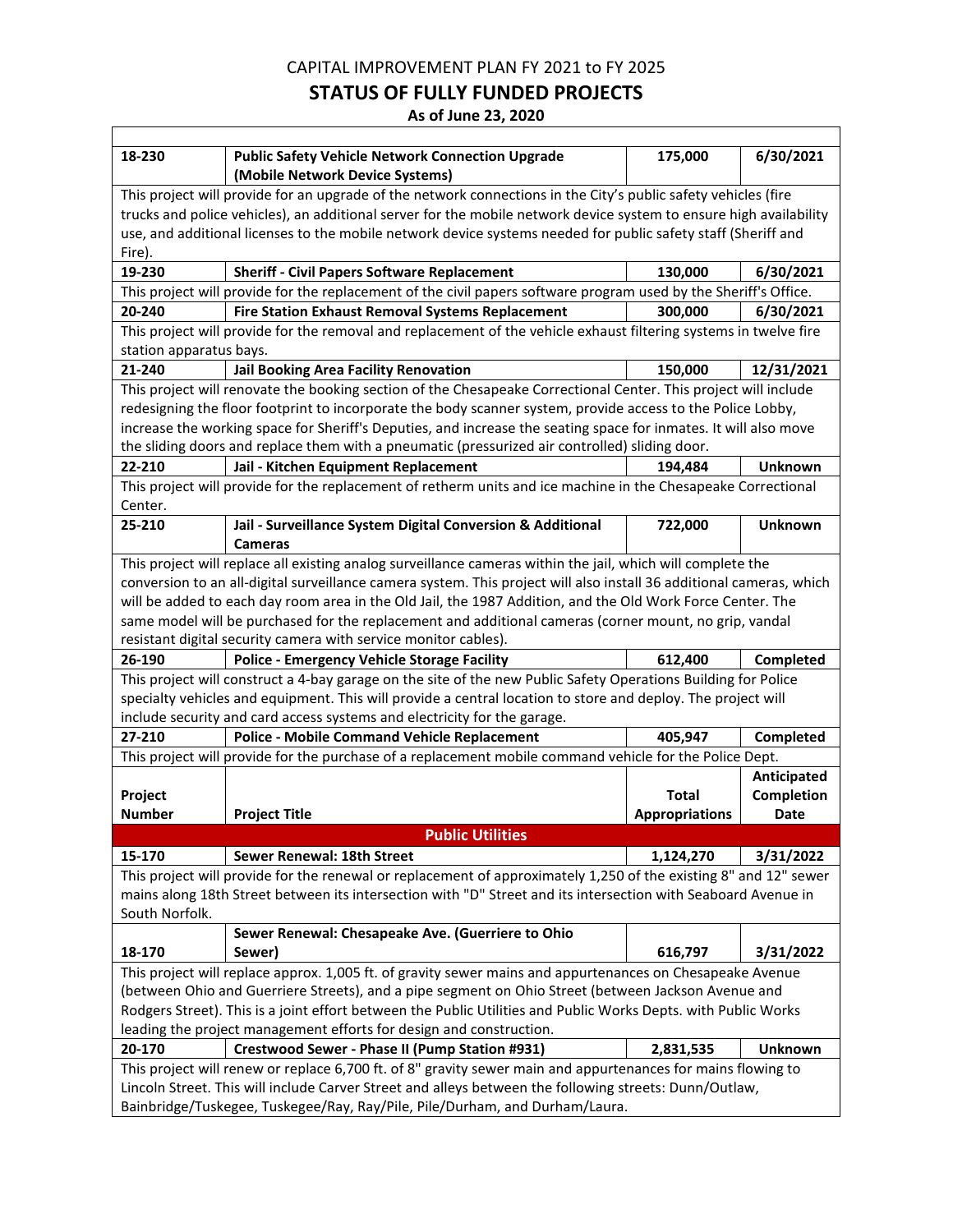### **STATUS OF FULLY FUNDED PROJECTS**

**As of June 23, 2020**

| 21-140                                                                                                               | <b>Battlefield to Centerville Water Main - Phase I</b>                                                                  | 5,205,689 | Unknown        |  |
|----------------------------------------------------------------------------------------------------------------------|-------------------------------------------------------------------------------------------------------------------------|-----------|----------------|--|
|                                                                                                                      | This project will improve the City's water distribution system, reliability, and fire protection via a transmission     |           |                |  |
|                                                                                                                      | main on Etheridge Manor Boulevard from Battlefield Boulevard to Jule Drive. Phase I will consist of 2,685 linear        |           |                |  |
|                                                                                                                      | ft. of HDD 30" HDPE pipe and 3,276 linear ft. of 24" DIP water main. When combined with other transmission              |           |                |  |
|                                                                                                                      | mains installed on Centerville Turnpike, this main will provide significantly increased reliability and fire            |           |                |  |
|                                                                                                                      | protection to the southeast section of Greenbrier (north of the Chesapeake and Albemarle Canal near Butts               |           |                |  |
| Station and Elbow Roads).                                                                                            |                                                                                                                         |           |                |  |
| 21-170                                                                                                               | <b>Crestwood Sewer - Phase III (Pump Station #12)</b>                                                                   | 1,600,364 | <b>Unknown</b> |  |
|                                                                                                                      | This project will replace approximately 3,360 linear ft. of 8" gravity sewer main and appurtenances along Booker        |           |                |  |
|                                                                                                                      | Street, the alleyway north of Carver Street, and the alleyways on both sides of Charles Street to the interstate.       |           |                |  |
| 22-140                                                                                                               | <b>Battlefield to Centerville Water Main - Phase II</b>                                                                 | 4,164,000 | Completed      |  |
|                                                                                                                      | This project will improve the City's water distribution system, reliability, and fire protection by the installation of |           |                |  |
|                                                                                                                      | a transmission main in the Etheridge Manor Boulevard corridor from Jule Drive to Centerville Turnpike. Phase II         |           |                |  |
|                                                                                                                      | will consist of 7,600 linear ft. of 24" DIP Water Main. When combined with other transmission mains installed           |           |                |  |
|                                                                                                                      | on Centerville Turnpike, this main will provide significantly increased reliability and fire protection to the          |           |                |  |
|                                                                                                                      | southeast section of Greenbrier (north of the Chesapeake and Albemarle Canal near Butts Station and Elbow               |           |                |  |
| Roads).                                                                                                              |                                                                                                                         |           |                |  |
| 22-220                                                                                                               | Sewer System Redesign/Construction: Albemarle Dr.                                                                       | 700,000   | 10/31/2022     |  |
|                                                                                                                      | This project will provide for redesign and construction of a new main sewer gravity system on Albemarle Drive,          |           |                |  |
|                                                                                                                      | and will include a new grinder system to effectively deal with the specialized waste stream from the Jail and           |           |                |  |
| Juvenile Services.                                                                                                   |                                                                                                                         |           |                |  |
| 23-170                                                                                                               | Sewer and Water Renewal: Elbyrne Dr.                                                                                    | 2,155,000 | 3/31/2022      |  |
|                                                                                                                      | This project will renew or replace approx. 2,160 ft. of the existing 8" sewer main along Elbyrne Drive between its      |           |                |  |
|                                                                                                                      | intersections with Wingfield Avenue and with Pond Lane in South Norfolk.                                                |           |                |  |
| 24-120                                                                                                               | Water System Renewal - Phase I                                                                                          | 893,000   | 9/30/2020      |  |
| This project will provide for replacement of small water lines and antiquated appurtenances not currently            |                                                                                                                         |           |                |  |
| identified that may occur as the result of problems experienced with leaks or other operational issues.              |                                                                                                                         |           |                |  |
| 24-200                                                                                                               | Water Renewal: Buchanan St. Area                                                                                        | 3,306,870 | 9/30/2022      |  |
| This project will replace approx. 7,700 linear ft. of existing antiquated and undersized water main on Buchanan      |                                                                                                                         |           |                |  |
|                                                                                                                      | Street with a minimum 8" water main. This project will also include water renewals on Bainbridge Boulevard              |           |                |  |
| (north of Porter Street to the City line), Grady Street, Stewart Street (north of Poindexter Street), Butt Street, D |                                                                                                                         |           |                |  |
|                                                                                                                      |                                                                                                                         |           |                |  |
|                                                                                                                      | Street, and part of Decatur Street to restore fire protection in this area.                                             |           |                |  |
|                                                                                                                      | Unserved Areas/Cost Participation - Phase II: Cedar Rd.                                                                 |           |                |  |
| 25-200                                                                                                               | <b>Sewer Extension</b>                                                                                                  | 1,879,200 | Completed      |  |
|                                                                                                                      | This project will provide for the installation of City water and/or sanitary sewer services to areas that are not       |           |                |  |
|                                                                                                                      | currently served. This project will specifically include the extension of the existing sewer mains along Cedar          |           |                |  |
|                                                                                                                      | Road in two different locations: (1) the Grassfield corridor will extend the existing main southwest from 2076          |           |                |  |
|                                                                                                                      | Cedar Road to 2128 Cedar Road, and (2) the Shillelagh corridor will extend the existing main northeast from             |           |                |  |
|                                                                                                                      | 1904 Cedar Road to 1929 Cedar Road. It will serve a total of 13 fronting lots.                                          |           |                |  |
|                                                                                                                      | <b>Unserved Areas/Cost Participation - Phase II: Willow Lakes</b>                                                       |           |                |  |
| 25-202                                                                                                               | <b>Utility</b>                                                                                                          | 3,100,000 | 8/31/2022      |  |
|                                                                                                                      | This sub-project will provide for the design and construction needed to provide City water and sewer services to        |           |                |  |
|                                                                                                                      | the Willow Lakes area. It will serve the lots that border Lake Shore Drive. This is a sub-project of the main           |           |                |  |
|                                                                                                                      | "Unserved Areas/Cost Participation-Phase II" project # 25-200.                                                          |           |                |  |
|                                                                                                                      | Sewer Renewal: Liberty St. (500 Block to Collingswood                                                                   |           |                |  |
| 26-170                                                                                                               | Ave.)                                                                                                                   | 2,753,902 | Completed      |  |
|                                                                                                                      | This project consists of the renewal and/or replacement of 3,600 linear ft. of gravity sewer mains and                  |           |                |  |
|                                                                                                                      | appurtenances along Liberty Street, from Collingswood Avenue to 18th Street, with a branch to 22nd Street,              |           |                |  |
| 20th Street, and Latham Street.<br>26-200                                                                            | <b>Water Control Laboratory - Upgrade HVAC</b>                                                                          | 480,000   | Completed      |  |

 $\Gamma$ 

٦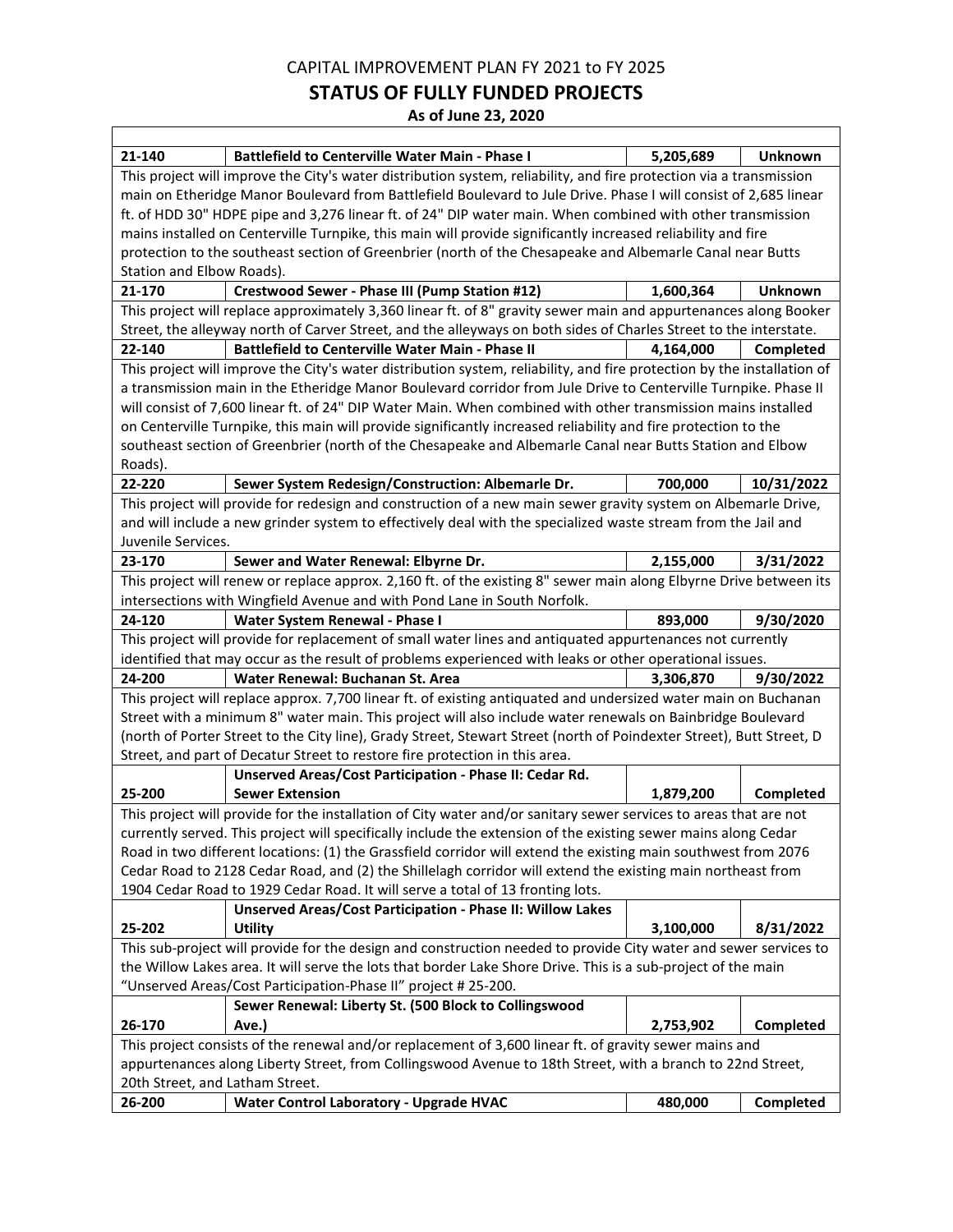## **STATUS OF FULLY FUNDED PROJECTS**

| Upgrade and replace components of the HVAC and boiler system for the Water Quality Laboratory.                                                                                                                                         |                                                                                                                    |           |            |  |
|----------------------------------------------------------------------------------------------------------------------------------------------------------------------------------------------------------------------------------------|--------------------------------------------------------------------------------------------------------------------|-----------|------------|--|
| 27-120                                                                                                                                                                                                                                 | <b>Sanitary Sewer Evaluation Study</b>                                                                             | 8,660,079 | Ongoing    |  |
|                                                                                                                                                                                                                                        | This project will provide for the completion of a Sanitary Sewer Evaluation Study (SSES).                          |           |            |  |
| 28-170                                                                                                                                                                                                                                 | <b>Manhole Rehabilitation</b>                                                                                      | 922,000   | 6/30/2022  |  |
|                                                                                                                                                                                                                                        | This project will provide funding for manhole rehabilitation projects.                                             |           |            |  |
| 29-050                                                                                                                                                                                                                                 | Joliff Rd. Waterline - Phase II                                                                                    | 653,800   | Completed  |  |
|                                                                                                                                                                                                                                        | This project will provide for the installation of a 12" and a 16" water main, which will improve system hydraulics |           |            |  |
|                                                                                                                                                                                                                                        | and fire protection in this area of Western Branch. (Lowes Shopping Center).                                       |           |            |  |
| 29-200                                                                                                                                                                                                                                 | Northwest River WTP - Replace Ground Storage Tank                                                                  | 1,680,000 | 11/30/2021 |  |
|                                                                                                                                                                                                                                        | This project will provide for the replacement of one of the existing two-million gallon water storage tanks.       |           |            |  |
|                                                                                                                                                                                                                                        | Northwest River WTP - Replace Bulk Chemical Storage                                                                |           |            |  |
| 30-200                                                                                                                                                                                                                                 | <b>Tanks</b>                                                                                                       | 1,200,000 | 4/30/2021  |  |
|                                                                                                                                                                                                                                        | This project will provide for the removal, disposal, and replacement of chemical storage tanks at the Northwest    |           |            |  |
| River Water Treatment Plant.                                                                                                                                                                                                           |                                                                                                                    |           |            |  |
| 30-210                                                                                                                                                                                                                                 | <b>Public Utilities - CIS Upgrade</b>                                                                              | 100,000   | Ongoing    |  |
|                                                                                                                                                                                                                                        | This project provides periodic upgrades to the Public Utility CIS billing system, which was originally implemented |           |            |  |
|                                                                                                                                                                                                                                        | in October 2013. This system functions with primary integrations with the City's financial system, the Treasurer,  |           |            |  |
|                                                                                                                                                                                                                                        | and the Hampton Roads Sanitation District (HRSD).                                                                  |           |            |  |
| 31-200                                                                                                                                                                                                                                 | <b>Water Production Security System Upgrades</b>                                                                   | 400,000   | Completed  |  |
|                                                                                                                                                                                                                                        | This project will upgrade the water treatment plant security systems based on evaluation of existing conditions.   |           |            |  |
| 32-120                                                                                                                                                                                                                                 | Sewer Renewal: SSES Implementation - Phase I                                                                       | 4,516,036 | Completed  |  |
|                                                                                                                                                                                                                                        | This project will consist of sewer renewal projects in two distinct service areas: Indian River and Rosemont       |           |            |  |
|                                                                                                                                                                                                                                        | Avenue. Plans will replace deficient sanitary sewer components identified as critical in the Sewer System          |           |            |  |
|                                                                                                                                                                                                                                        | Evaluation Survey (SSES). Phase I will improve the gravity sewer system for the Indian River service area with the |           |            |  |
|                                                                                                                                                                                                                                        | improvements at Pump Station #3 located within the Indian River Estates subdivision. The existing sanitary         |           |            |  |
|                                                                                                                                                                                                                                        | sewer mains from Pump Station #7 north to Rosemont Avenue will also be replaced with this project.                 |           |            |  |
| 32-200                                                                                                                                                                                                                                 | <b>Water Residuals Disposal</b>                                                                                    | 320,000   | Ongoing    |  |
| This project will provide for a long-term solution for the disposal of residuals (byproducts) resulting from water                                                                                                                     |                                                                                                                    |           |            |  |
| treatment.                                                                                                                                                                                                                             |                                                                                                                    |           |            |  |
|                                                                                                                                                                                                                                        | Water & Sewer Pump Station Telemetry Installation and                                                              |           |            |  |
| 32-210                                                                                                                                                                                                                                 | Upgrade                                                                                                            | 400,000   | 12/31/2020 |  |
|                                                                                                                                                                                                                                        | This project will provide for the installation of wireless telemetry in finished water pump stations, and the      |           |            |  |
|                                                                                                                                                                                                                                        | upgrade of existing telemetry in sewer pump stations from analog to digital.                                       |           |            |  |
|                                                                                                                                                                                                                                        | Sewer Renewal: SSES Implementation - Phase II (Indian                                                              |           |            |  |
| 33-120                                                                                                                                                                                                                                 | River Area Study/PS #107 Upgrade)                                                                                  | 4,879,737 | 2/28/2022  |  |
|                                                                                                                                                                                                                                        | This project will implement the second phase of improvements necessary to address deficiencies identified in       |           |            |  |
|                                                                                                                                                                                                                                        | the Sewer System Evaluation Survey (SSES). Phase II will provide for an engineering assessment and                 |           |            |  |
|                                                                                                                                                                                                                                        | recommendations for improving the existing Force Mains and Pump Station in the City's Indian River area. (See      |           |            |  |
|                                                                                                                                                                                                                                        | also project # 27-120 "Sewer System Evaluation Survey (SSES)" and project # 32-120 for details of Phase I).        |           |            |  |
| Based on the preliminary Engineering Study, this project will provide for the overhaul and complete                                                                                                                                    |                                                                                                                    |           |            |  |
| replacement of the existing City pumping station #107 located on Providence Road, the replacement of 930 ft.                                                                                                                           |                                                                                                                    |           |            |  |
| of the existing force main, and installation of a gravity sewer line. (Location: Washington Borough).                                                                                                                                  |                                                                                                                    |           |            |  |
| 33-200                                                                                                                                                                                                                                 | <b>Western Branch Elevated Tank Rehabilitation</b>                                                                 | 1,200,000 | 12/31/2022 |  |
| This project will provide for rehabilitation of the Western Branch Elevated Tank, which will include re-coating<br>interior and exterior surfaces, repairing the tank floor, installing a mixing system, upgrading safety devices, and |                                                                                                                    |           |            |  |
|                                                                                                                                                                                                                                        | installing water quality monitoring equipment.                                                                     |           |            |  |
| 34-120                                                                                                                                                                                                                                 | <b>Customer Service &amp; Billing Software</b>                                                                     | 5,900,000 | Ongoing    |  |
|                                                                                                                                                                                                                                        |                                                                                                                    |           |            |  |
| This project will provide for the replacement of Customer Service and Billing Software system used by Public<br>Utilities.                                                                                                             |                                                                                                                    |           |            |  |
| 34-200                                                                                                                                                                                                                                 | Force Main Replacement: Dominion Blvd. and I-64                                                                    | 3,738,700 | 9/30/2022  |  |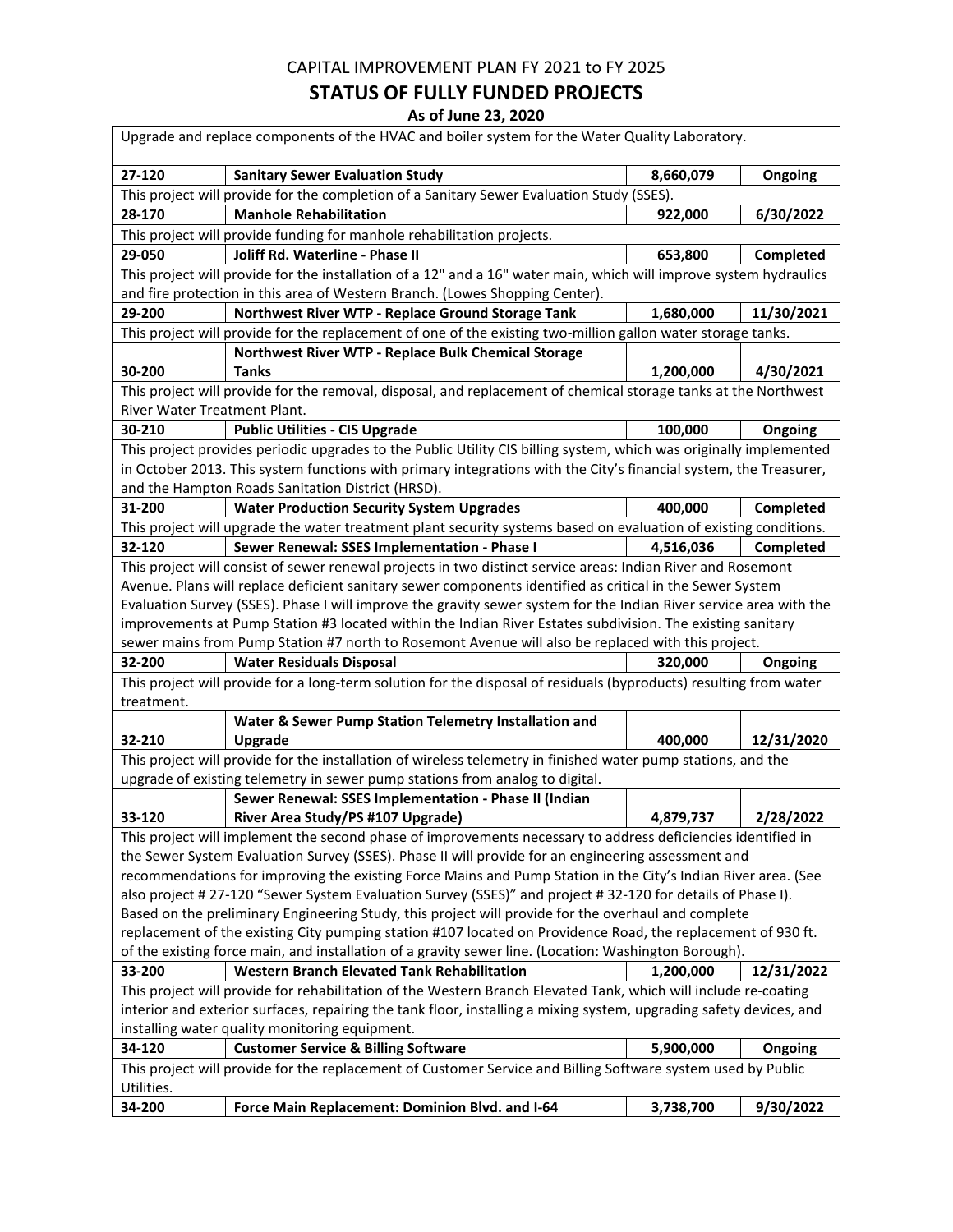## **STATUS OF FULLY FUNDED PROJECTS**

| This project will renew and replace 4,926 linear ft. of 4" and 12" force main between Pump Stations #110 and<br>#142. This project may also need to include directional drilling under Interstate 64 and Interstate 464. |                                                                                                                    |           |            |  |
|--------------------------------------------------------------------------------------------------------------------------------------------------------------------------------------------------------------------------|--------------------------------------------------------------------------------------------------------------------|-----------|------------|--|
|                                                                                                                                                                                                                          | Sewer Improvements: Gravity Sewer System at Indian                                                                 |           |            |  |
| 35-170                                                                                                                                                                                                                   | River Service Area - Phase I (Pump Station #3)                                                                     | 6,272,978 | 1/31/2022  |  |
|                                                                                                                                                                                                                          | This project will provide for improvements to the existing gravity sewer system in the City's Indian River area,   |           |            |  |
|                                                                                                                                                                                                                          | including improvements to Pump Station 3. This project will replace the all of the existing antiquated gravity     |           |            |  |
|                                                                                                                                                                                                                          | sewer and will install approx. 15,026 ft. of new gravity sewer within the service area of Pump Station 3, and will |           |            |  |
|                                                                                                                                                                                                                          | include new sewer within the Indian River Estates subdivision and adjacent parcels.                                |           |            |  |
| 40-130                                                                                                                                                                                                                   | Murray Dr. and Whittamore Rd. Water Project                                                                        | 6,000,000 | Completed  |  |
|                                                                                                                                                                                                                          | This project will provide design services and construction for water for neighborhoods in the vicinity of the      |           |            |  |
|                                                                                                                                                                                                                          | Battlefield Golf Club. (Funded by Dominion Power). This project will consist of installation of a 16" water main   |           |            |  |
|                                                                                                                                                                                                                          | along Centerville Turnpike from Etheridge Manor Boulevard to the existing 16" City water main near Albemarle       |           |            |  |
|                                                                                                                                                                                                                          | Acres. Also, 8" and 10" water mains will be extended on Murray Drive and Whittamore Road.                          |           |            |  |
| 42-170                                                                                                                                                                                                                   | Sewer Renewal: Westwood Ave. and Redstart Ave.                                                                     | 1,106,000 | 7/30/2020  |  |
|                                                                                                                                                                                                                          | This project consists of the renewal and/or replacement of 5,000 linear ft. of gravity sewer mains and             |           |            |  |
|                                                                                                                                                                                                                          | appurtenances along Westwood Avenue, Redstart Avenue, and Virginia Avenue, and up to the connection point          |           |            |  |
|                                                                                                                                                                                                                          | at Bainbridge Boulevard to the existing 18" Hampton Roads Sanitation District (HRSD) sewer main. To maximize       |           |            |  |
|                                                                                                                                                                                                                          | efficiency, this project will be completed at the same time as the sewer improvements to Virginia Avenue           |           |            |  |
|                                                                                                                                                                                                                          | (which will be completed by the "Sewer Renewal: Additional Consent Order Capital Requirement" project # 05-        |           |            |  |
| 180).                                                                                                                                                                                                                    |                                                                                                                    |           |            |  |
| 43-120                                                                                                                                                                                                                   | <b>Centerville Turnpike Loop 3</b>                                                                                 | 7,929,000 | 8/31/2021  |  |
|                                                                                                                                                                                                                          | This project will install approximately 7,700 linear ft. of 16" water main from Mount Pleasant Road north to       |           |            |  |
|                                                                                                                                                                                                                          | Elbow Road, crossing the Chesapeake and Albemarle Canal.                                                           |           |            |  |
| 45-120                                                                                                                                                                                                                   | <b>South Norfolk Improvements</b>                                                                                  | 2,850,000 | Ongoing    |  |
|                                                                                                                                                                                                                          | This project will install new water mains and replace substandard water mains and appurtenances at various         |           |            |  |
| locations in South Norfolk.                                                                                                                                                                                              |                                                                                                                    |           |            |  |
|                                                                                                                                                                                                                          | Volvo Pkwy & Executive Blvd. Pump Station & Gravity                                                                |           |            |  |
| 64-230                                                                                                                                                                                                                   | Force Main (GB TIF)                                                                                                | 3,100,000 | 6/30/2021  |  |
| This project will provide for the construction of a pump station and force mains at Volvo Parkway and Executive                                                                                                          |                                                                                                                    |           |            |  |
|                                                                                                                                                                                                                          | Boulevard in Greenbrier. The new pump station will be known as the Summit Point Pump Station.                      |           |            |  |
| 65-230                                                                                                                                                                                                                   | <b>Philmont Ave Septic System Disconnection</b>                                                                    | 1,325,000 | 11/30/2022 |  |
|                                                                                                                                                                                                                          | This project will disconnect the existing septic system along Philmont Avenue, and replace it with the City's      |           |            |  |
|                                                                                                                                                                                                                          | modern sanitary sewer system. The sanitary sewer discharge from the current system will be directed by gravity     |           |            |  |
|                                                                                                                                                                                                                          | flow to a pump station that will be connected to a second sanitary system in the neighboring area. Thirty-nine     |           |            |  |
| (39) residential homes will be connected to the gravity lines. This project will be jointly managed by Public                                                                                                            |                                                                                                                    |           |            |  |
|                                                                                                                                                                                                                          | Utilities and Stormwater (with Public Utilities leading coordination) because the new system will generate water   |           |            |  |
| quality improvements.                                                                                                                                                                                                    |                                                                                                                    |           |            |  |
| 47-120                                                                                                                                                                                                                   | Western Branch Interconnect to Lake Gaston WTP                                                                     | 7,298,000 | 5/31/2022  |  |
|                                                                                                                                                                                                                          | This project will install water mains along Jolliff Road, which will bridge the gap between the existing mains and |           |            |  |
|                                                                                                                                                                                                                          | crossing I-664. This project will also connect the water mains of the Western Branch plant to the Cavalier         |           |            |  |
|                                                                                                                                                                                                                          | Industrial Park and Deep Creek area of the City.                                                                   |           |            |  |
| 52-230                                                                                                                                                                                                                   | <b>Water Franchise Acquisition &amp; System Renewals</b>                                                           | 6,000,000 | Completed  |  |
|                                                                                                                                                                                                                          | This project will provide for the acquisition of a water franchise and system renewals.                            |           |            |  |
| 71-120                                                                                                                                                                                                                   | Water Renewals: Waterline Upgrades - Phase I                                                                       | 2,030,558 | 12/30/2020 |  |
|                                                                                                                                                                                                                          | This project will provide for replacement of water mains and appurtenances with adequate sizes and proper          |           |            |  |
| materials at various locations throughout the City.                                                                                                                                                                      |                                                                                                                    |           |            |  |
| 05-190                                                                                                                                                                                                                   | Oak Grove Elevated Tank Standpipe Replacement                                                                      | 390,000   | 5/31/2021  |  |
|                                                                                                                                                                                                                          | This project will replace the main water pipe (standpipe) that runs from the bottom of the Oak Grove elevated      |           |            |  |
| water storage tank to the "bowl" at the top of the tank.                                                                                                                                                                 |                                                                                                                    |           |            |  |
| 06-100                                                                                                                                                                                                                   | Greenbrier Pkwy. - Force Main Upgrade                                                                              | 2,700,389 | 10/31/2022 |  |
|                                                                                                                                                                                                                          |                                                                                                                    |           |            |  |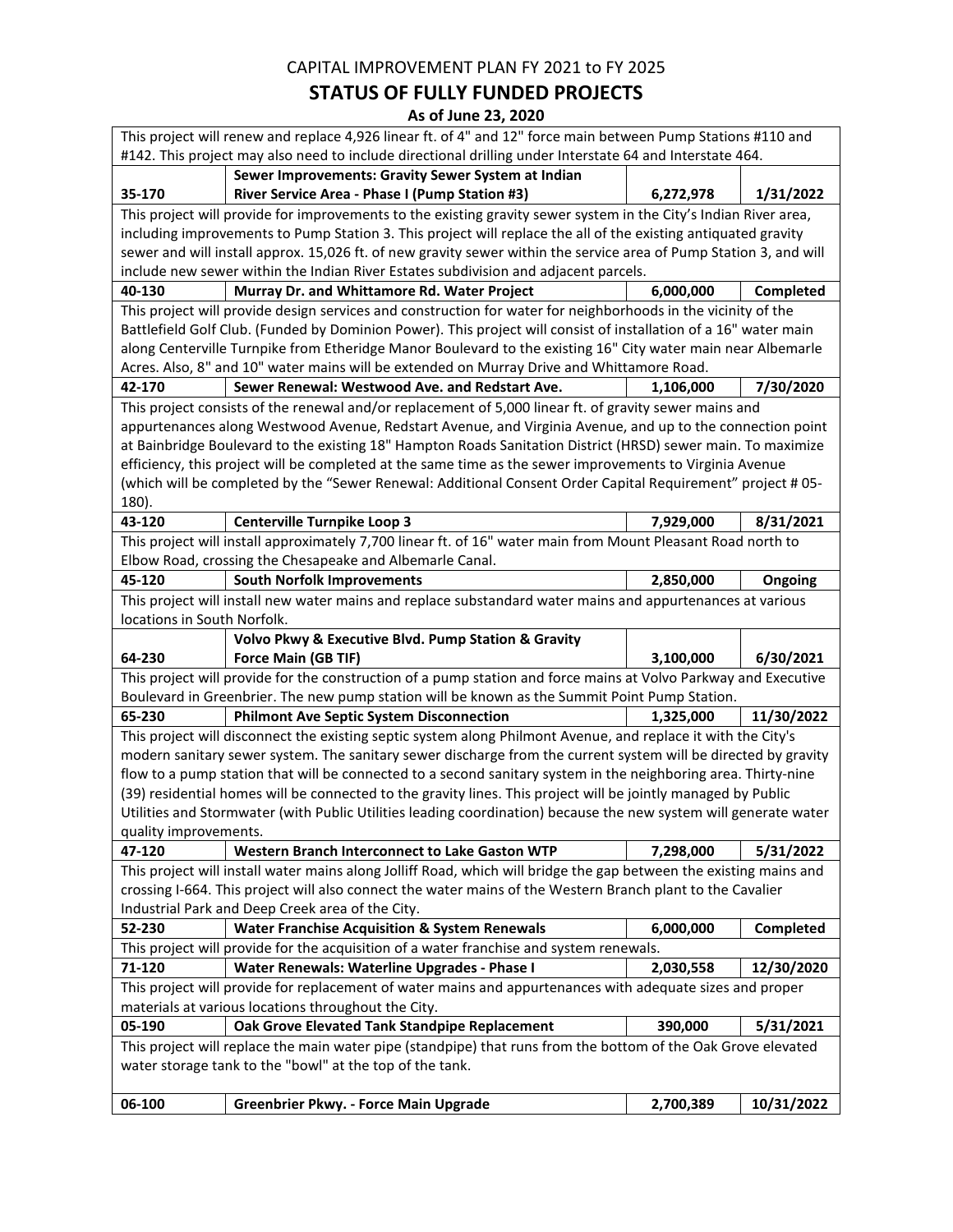## **STATUS OF FULLY FUNDED PROJECTS**

| This project will provide for the construction of 2,210 linear ft. of new 12" sewer force main along the east side |                                                                                                                   |                       |                |
|--------------------------------------------------------------------------------------------------------------------|-------------------------------------------------------------------------------------------------------------------|-----------------------|----------------|
| of Greenbrier Parkway between Eden Way North and Volvo Parkway. The new force main will connect the two            |                                                                                                                   |                       |                |
| existing force mains.                                                                                              |                                                                                                                   |                       |                |
|                                                                                                                    |                                                                                                                   |                       | Anticipated    |
| Project                                                                                                            |                                                                                                                   | <b>Total</b>          | Completion     |
| <b>Number</b>                                                                                                      | <b>Project Title</b>                                                                                              | <b>Appropriations</b> | Date           |
|                                                                                                                    | <b>Storm Water</b>                                                                                                |                       |                |
| 04-130                                                                                                             | <b>D Street Drainage Improvements</b>                                                                             | 370,000               | 2/28/2022      |
|                                                                                                                    | This project will provide for the installation of a new drainage system along D Street including structures and   |                       |                |
| basins.                                                                                                            |                                                                                                                   |                       |                |
| 05-121                                                                                                             | Neighborhood Drainage Improvements - Phase I                                                                      | 2,221,983             | 6/30/2022      |
|                                                                                                                    | This project will provide for citywide drainage improvements including acquisition of easements, replacement of   |                       |                |
|                                                                                                                    | pipes, re-grading ditches, and associated activities to address existing neighborhood drainage deficiencies. (See |                       |                |
| also project # 08-150 Phase II).                                                                                   |                                                                                                                   |                       |                |
| 05-140                                                                                                             | <b>Stormwater Quality Program/VPDES Permit Compliance</b>                                                         | 4,051,080             | 6/30/2022      |
|                                                                                                                    | This program will ensure compliance with the Virginia Pollution Discharge Elimination System Permit and           |                       |                |
|                                                                                                                    | update the City's MS4 (Municipal Separate Stormwater Sewer System) Program plan.                                  |                       |                |
| 05-142                                                                                                             | <b>Meads Court BMP</b>                                                                                            | 1,368,456             | 3/31/2022      |
|                                                                                                                    | This project will provide for the construction of a stormwater best management practice (BMP) for Meads           |                       |                |
| Court.                                                                                                             |                                                                                                                   |                       |                |
| 05-143                                                                                                             | <b>New Mill Regional BMP</b>                                                                                      | 2,045,950             | 2/28/2021      |
|                                                                                                                    | This project will construct a regional stormwater best management practice (BMP) for the New Mill area.           |                       |                |
| 05-144                                                                                                             | 22nd St. Regional BMP                                                                                             | 627,500               | Completed      |
|                                                                                                                    | This project will provide for the design and construction of a 22nd Street Regional BMP (pond) to improve         |                       |                |
|                                                                                                                    | drainage in the area and enhance water quality in the South Norfolk area of the City.                             |                       |                |
| 06-120                                                                                                             | <b>Stormwater Mapping &amp; Master Drainage Plan II</b>                                                           | 1,000,000             | Completed      |
|                                                                                                                    | This project will continue updating the Stormwater Inventory Mapping and Master Drainage Plan.                    |                       |                |
| 06-140                                                                                                             | Border Rd. Area Drainage Improvements - Phase II                                                                  | 1,200,000             | <b>Unknown</b> |
|                                                                                                                    | This project will provide for neighborhood drainage improvements including the rehab/replacement of existing      |                       |                |
|                                                                                                                    | drainage systems along various streets in the Border Road area. Phase I of this project was completed two years   |                       |                |
|                                                                                                                    | ago. Phase II will complete the improvements recommended in the 2002 Border Road Drainage Study report.           |                       |                |
| 07-130                                                                                                             | <b>Lamberts Trail Area Drainage Improvements</b>                                                                  | 2,100,000             | <b>Unknown</b> |
|                                                                                                                    | This project will improve the outfall using adequate sized pipe systems along Deep Creek Boulevard, re-grade      |                       |                |
|                                                                                                                    | roadside ditches, and re-set driveway pipes as needed within the Lamberts Trail area.                             |                       |                |
| 09-150                                                                                                             | <b>Oakdale Area BMP and Drainage Improvements</b>                                                                 | 5,000,000             | 2/28/2022      |
|                                                                                                                    | This project will provide for an updated study and construction of stormwater pipes, ditches, and lakes/BMPs to   |                       |                |
|                                                                                                                    | provide flood and water quality improvements.                                                                     |                       |                |
| 10-130                                                                                                             | Royce Dr. Drainage Outfall Improvements                                                                           | 550,000               | 10/31/2021     |
|                                                                                                                    | This project will improve the outfall along East and West Royce Drives using adequate sized ditch cross sections. |                       |                |
|                                                                                                                    | This project will also re-grade roadside ditches and re-set driveway pipes as needed within this area to improve  |                       |                |
| drainage.                                                                                                          |                                                                                                                   |                       |                |
| 13-130                                                                                                             | <b>Sunray Area Outfall Re-Grading</b>                                                                             | 1,200,000             | Completed      |
| The project will provide for excavation and re-grading along the Sunray area outfall due to the significant        |                                                                                                                   |                       |                |
| accumulation of sediment and silt which needs to be removed in order to maintain the hydraulic capacity            |                                                                                                                   |                       |                |
|                                                                                                                    | needed for this major stormwater drainage facility in this watershed.                                             |                       |                |
| 19-200                                                                                                             | <b>Welch Lane Drainage Improvements</b>                                                                           | 480,000               | 12/31/2021     |
| This project will provide for neighborhood drainage improvements that will include replacement and additions       |                                                                                                                   |                       |                |
| to the existing inadequate stormwater system to improve the level of protection to meet current stormwater         |                                                                                                                   |                       |                |
| design requirements.                                                                                               |                                                                                                                   |                       |                |
|                                                                                                                    |                                                                                                                   |                       |                |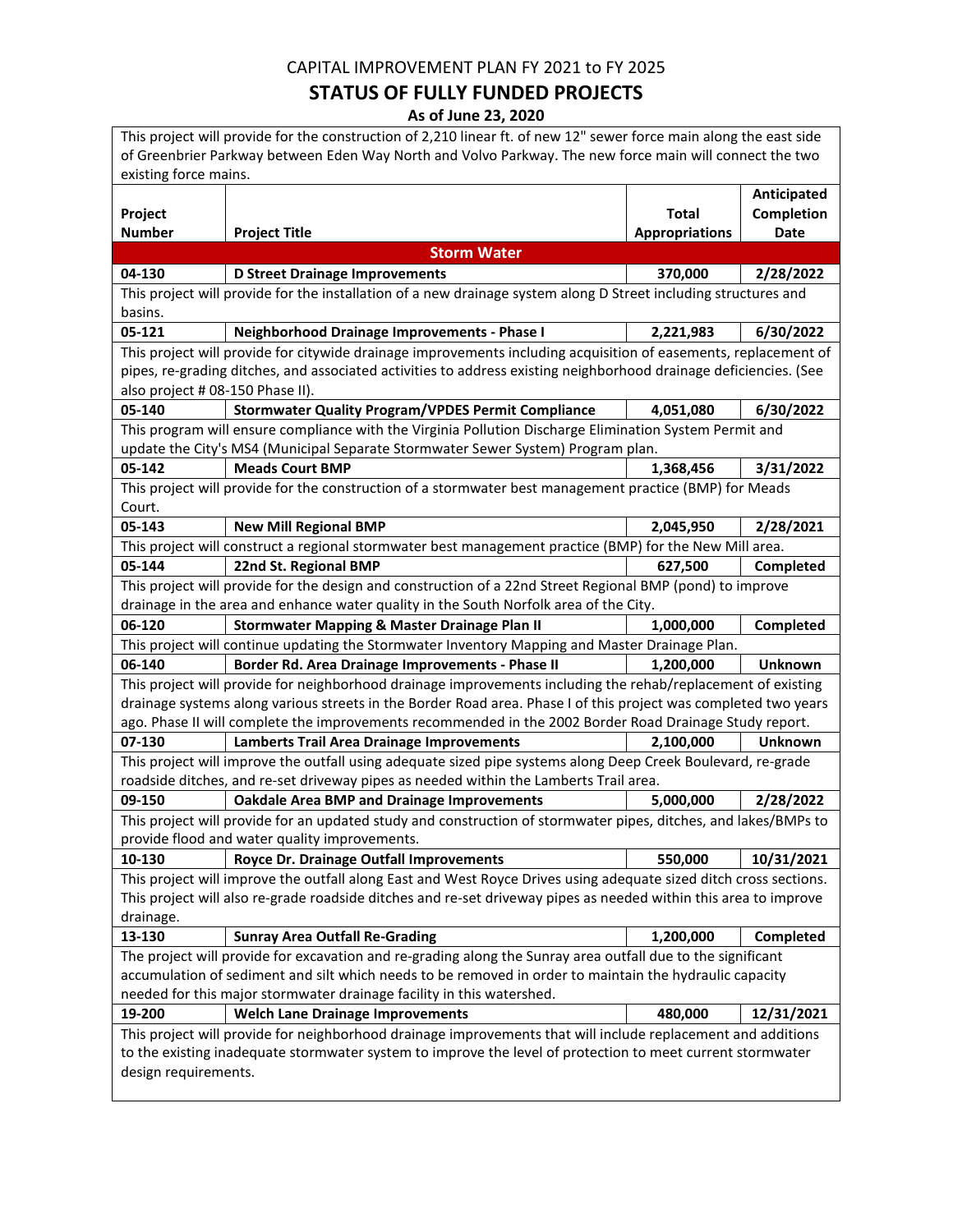#### **STATUS OF FULLY FUNDED PROJECTS**

| 20-200                                                                                                                                                 | <b>Whittamore Rd. Outfall Improvements</b>                                                                                                          | 300,000   | 12/31/2020 |  |
|--------------------------------------------------------------------------------------------------------------------------------------------------------|-----------------------------------------------------------------------------------------------------------------------------------------------------|-----------|------------|--|
|                                                                                                                                                        | This project will provide for outfall improvements along Whittamore Road to include the widening and                                                |           |            |  |
|                                                                                                                                                        | improving of the outfall cross section to improve the system capacity.                                                                              |           |            |  |
| 24-220                                                                                                                                                 | Old Mill Rd. Drainage Improvements (Crossing                                                                                                        | 750,000   | 12/31/2021 |  |
|                                                                                                                                                        | <b>Replacement)</b>                                                                                                                                 |           |            |  |
|                                                                                                                                                        | The project will provide for design and construction of Master Drainage Facility Improvements in the Deep                                           |           |            |  |
|                                                                                                                                                        | Creek Watershed, which will include a crossing replacement at Old Mill Road.                                                                        |           |            |  |
| 25-230                                                                                                                                                 | <b>Elmwood Landing Area Drainage Improvements</b>                                                                                                   | 1,550,000 | 6/30/2022  |  |
|                                                                                                                                                        | This project will provide for drainage improvements in the Elmwood Landing area. It will include related                                            |           |            |  |
|                                                                                                                                                        | acquisition of easements, replacement of pipes, re-grading of ditches, and associated activities to address the                                     |           |            |  |
|                                                                                                                                                        | existing neighborhood drainage deficiencies. It will also include the replacement of three downstream culvert                                       |           |            |  |
| crossings.                                                                                                                                             |                                                                                                                                                     |           |            |  |
| 26-230                                                                                                                                                 | <b>Forest Lakes Outfall Improvements</b>                                                                                                            | 900,000   | 12/31/2021 |  |
|                                                                                                                                                        | This project will provide for drainage and outfall improvements in the Forest Lakes area. It will include related                                   |           |            |  |
|                                                                                                                                                        | acquisition of easements, replacement of pipes, re-grading of ditches, and associated activities to address the                                     |           |            |  |
|                                                                                                                                                        | existing neighborhood drainage deficiencies. This project will also include the replacement of downstream                                           |           |            |  |
| culverts.<br>26-240                                                                                                                                    |                                                                                                                                                     |           |            |  |
|                                                                                                                                                        | <b>Greenbrier Outfall Improvements</b><br>This project will provide for drainage improvements with related acquisition of easements, replacement of | 1,100,000 | 6/30/2022  |  |
|                                                                                                                                                        | pipes, re-grading of ditches, and associated activities to provide a higher level of protection and improved                                        |           |            |  |
|                                                                                                                                                        | stormwater system in this watershed with inter-connected lake systems that are dependent on a single outlet                                         |           |            |  |
|                                                                                                                                                        | control structure. This project will look at providing an improved outlet control structure, and the capacity to                                    |           |            |  |
|                                                                                                                                                        | reduce flooding during major storm events.                                                                                                          |           |            |  |
| 27-240                                                                                                                                                 | <b>Nina Drive Area Outfall Improvements</b>                                                                                                         | 1,500,000 | 6/30/2021  |  |
|                                                                                                                                                        | This project will complete drainage improvements to the Lisa Cove Outfall portion of the Nina Drive Area                                            |           |            |  |
|                                                                                                                                                        | Outfall. The project will include drainage improvements to system from the Lisa Cove Outfall to Salvadore Drive                                     |           |            |  |
| and to Colombo Avenue. It will also include improvements along Colombo Avenue across Coffman Boulevard                                                 |                                                                                                                                                     |           |            |  |
| and Pinta Drive to the Nina Drive intersection. Several pipes will be upgraded with this project. The improved                                         |                                                                                                                                                     |           |            |  |
| conveyance system will also be designed and constructed. Easements and wetland mitigation may also be                                                  |                                                                                                                                                     |           |            |  |
| required.                                                                                                                                              |                                                                                                                                                     |           |            |  |
| 29-230                                                                                                                                                 | <b>Resiliency &amp; Reliability Program</b>                                                                                                         | 1,600,000 | 6/30/2022  |  |
|                                                                                                                                                        | This project will provide for drainage improvements with related acquisition of easements, replacement of                                           |           |            |  |
|                                                                                                                                                        | pipes, re-grading of ditches, and associated activities to provide a higher level of protection and improved                                        |           |            |  |
|                                                                                                                                                        | stormwater systems in city areas with inter-connected lake systems that are dependent on a single outlet                                            |           |            |  |
|                                                                                                                                                        | control structure. This program will look at providing an improved outlet control structure in areas such as the                                    |           |            |  |
|                                                                                                                                                        | Greenbrier lakes system, Etheridge lakes system, Stonegate lakes system, and other lake systems with drainage                                       |           |            |  |
|                                                                                                                                                        | deficiencies. This project will also include the replacement of downstream culverts.                                                                |           |            |  |
| 34-210                                                                                                                                                 | Liberty St. Drainage System Replacement & Upgrade                                                                                                   | 850,000   | Completed  |  |
|                                                                                                                                                        | This project will provide for drainage improvements including the rehab/replacement of the existing drainage                                        |           |            |  |
|                                                                                                                                                        | system. Phase I was completed. This project will complete the replacement of the upstream portion of the                                            |           |            |  |
| drainage system in this area.                                                                                                                          |                                                                                                                                                     |           |            |  |
| 40-210                                                                                                                                                 | <b>Master Drainage Improvements II</b>                                                                                                              | 1,908,000 | Completed  |  |
|                                                                                                                                                        | This project will provide for the design and construction of Master Drainage Facility improvements in several                                       |           |            |  |
| watersheds including Bells Mill Watershed (Sub-basin 3), Cooper's Ditch Watershed, and Southern Chesapeake<br>Watershed (Sub-Basin 2 and Sub-Basin 3). |                                                                                                                                                     |           |            |  |
|                                                                                                                                                        |                                                                                                                                                     |           |            |  |
| 70-230                                                                                                                                                 | Crestwood Master Drainage Plan Update - Phase I                                                                                                     | 97,752    | Completed  |  |
| This project will provide for a watershed study for the assessment of flood prevention in the Crestwood                                                |                                                                                                                                                     |           |            |  |
| Watershed.<br>72-120                                                                                                                                   | <b>Colony Manor Outfall Improvements</b>                                                                                                            | 415,000   | Completed  |  |
|                                                                                                                                                        | The project includes the widening and straightening of the existing outfall to improve the system capacity.                                         |           |            |  |
|                                                                                                                                                        |                                                                                                                                                     |           |            |  |
| 75-120                                                                                                                                                 | Partridge/Cloverdale Area Drainage Improvements                                                                                                     | 600,000   | Completed  |  |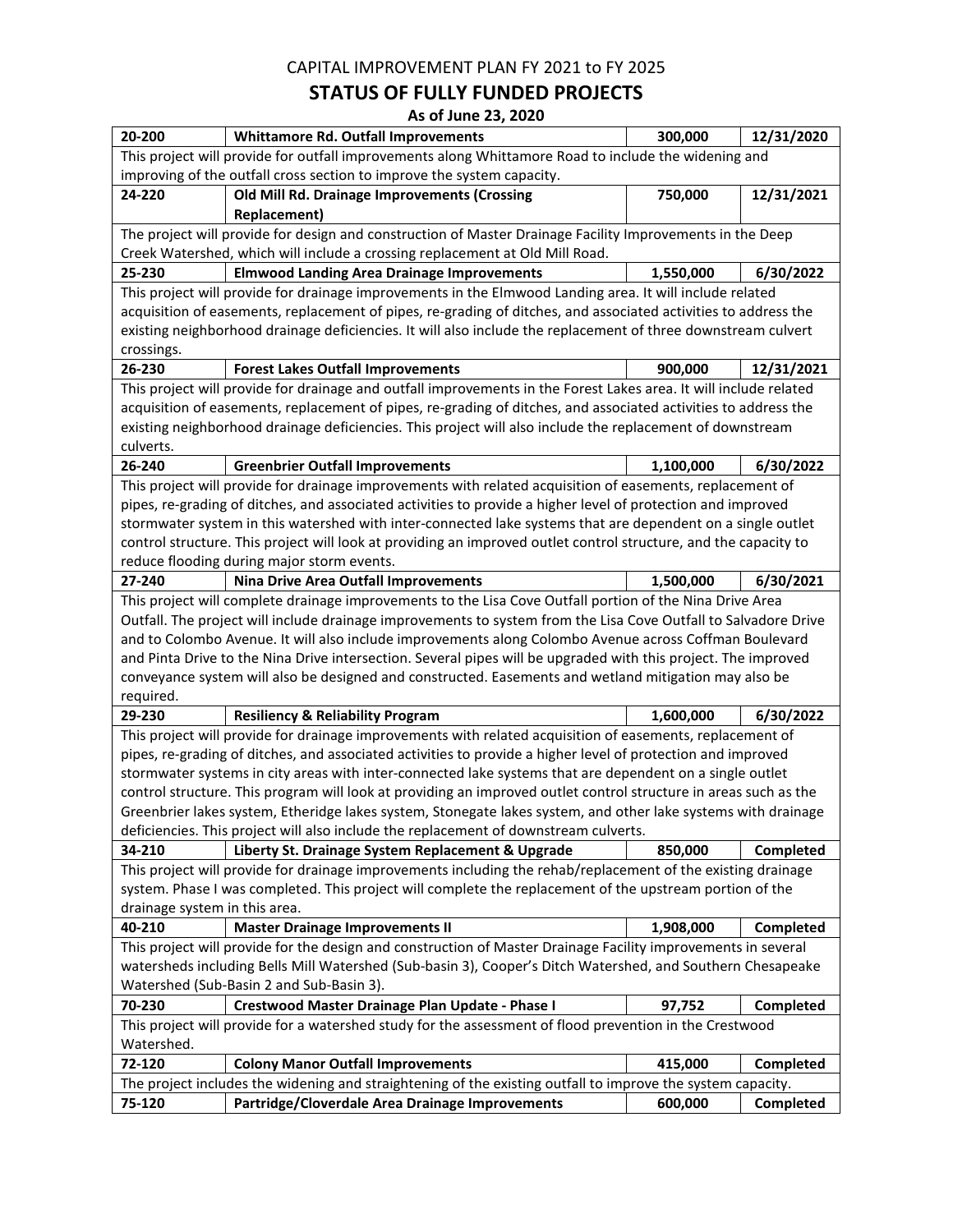### **STATUS OF FULLY FUNDED PROJECTS**

| The project will provide for the installation of concrete valley gutter/edging and a pipe system to carry the         |                                                                                                                                                                                                                                |                                       |                                   |  |
|-----------------------------------------------------------------------------------------------------------------------|--------------------------------------------------------------------------------------------------------------------------------------------------------------------------------------------------------------------------------|---------------------------------------|-----------------------------------|--|
| stormwater runoff and reduce the frequent flooding occurring in this area.                                            |                                                                                                                                                                                                                                |                                       |                                   |  |
| 76-120                                                                                                                | <b>Scenic Blvd. Drainage Improvements</b>                                                                                                                                                                                      | 260,000                               | 12/31/2021                        |  |
| Boulevard.                                                                                                            | The project will provide for the re-grading of roadside ditches and re-setting of driveway pipes along Scenic                                                                                                                  |                                       |                                   |  |
| 77-120                                                                                                                | Shillelagh Rd. Drainage Outfall Improvements                                                                                                                                                                                   | 3,100,000                             | 9/30/2021                         |  |
| flooding in this area.                                                                                                | This project will provide for improvements to the main outfall for Shillelagh Road, which will include widening<br>the outfall and upgrading the downstream culvert crossing in order to improve drainage and prevent frequent |                                       |                                   |  |
| Project<br><b>Number</b>                                                                                              | <b>Project Title</b>                                                                                                                                                                                                           | <b>Total</b><br><b>Appropriations</b> | Anticipated<br>Completion<br>Date |  |
|                                                                                                                       | <b>Transportation</b>                                                                                                                                                                                                          |                                       |                                   |  |
| 02-190                                                                                                                | <b>Bruce Rd. Safety Improvements</b>                                                                                                                                                                                           | 1,519,812                             | Completed                         |  |
|                                                                                                                       | This project will provide for installation of a traffic signal at Bruce Road and Miars Green, drainage and shoulder                                                                                                            |                                       |                                   |  |
|                                                                                                                       | improvements on the north side of Bruce Road in the vicinity of Prince of Wales Drive, and turn lanes at Bruce                                                                                                                 |                                       |                                   |  |
| Road and Peppercorn Drive.                                                                                            |                                                                                                                                                                                                                                |                                       |                                   |  |
| 03-120                                                                                                                | <b>Grade Crossing Safety Program II</b>                                                                                                                                                                                        | 200,000                               | <b>Unknown</b>                    |  |
|                                                                                                                       | This project provides local matching funds required for Highway/Rail Grade Crossing Safety Improvements. The                                                                                                                   |                                       |                                   |  |
|                                                                                                                       | project improves at-grade railroad crossings throughout the City.                                                                                                                                                              |                                       |                                   |  |
| 08-180                                                                                                                | Deep Creek AIW Bridge Replacement                                                                                                                                                                                              | 21,500,000                            | 4/30/2025                         |  |
|                                                                                                                       | This project will replace the federally-owned Deep Creek Atlantic Intracoastal Waterway (AIW) Bridge, currently                                                                                                                |                                       |                                   |  |
|                                                                                                                       | a 2-lane split leaf bascule bridge, with a 5-lane drawbridge and improvements to the approaching roadways.                                                                                                                     |                                       |                                   |  |
|                                                                                                                       | This project will also preserve necessary rights-of-way needed for construction. This project is federally                                                                                                                     |                                       |                                   |  |
|                                                                                                                       | administered by the U.S. Army Corps of Engineers (USACE).                                                                                                                                                                      |                                       |                                   |  |
| 17-130                                                                                                                | Repair & Maintenance Roads and Bridges - Phase III                                                                                                                                                                             | 198,099                               | <b>Unknown</b>                    |  |
| This project will provide for repair and maintenance of roads and bridges in the City of Chesapeake with a            |                                                                                                                                                                                                                                |                                       |                                   |  |
|                                                                                                                       | dedicated funding source from collection of overweight citation fees.                                                                                                                                                          |                                       |                                   |  |
| 20-051                                                                                                                | Gum Road Multi-Use Path - Phase II                                                                                                                                                                                             | 549,229                               | Completed                         |  |
|                                                                                                                       | This project will provide for the construction of a ten foot wide multi-use trail on the east side of Gum Road                                                                                                                 |                                       |                                   |  |
|                                                                                                                       | from Portsmouth Boulevard to Hunter's Cove.                                                                                                                                                                                    |                                       |                                   |  |
| 21-082                                                                                                                | <b>Traffic Signals and Intersection Improvements - Phase I</b>                                                                                                                                                                 | 562,407                               | <b>Unknown</b>                    |  |
| This project will provide for the installation of traffic signals at various locations based upon traffic volumes and |                                                                                                                                                                                                                                |                                       |                                   |  |
| accident history.                                                                                                     |                                                                                                                                                                                                                                |                                       |                                   |  |
| 21-120                                                                                                                | 22nd Street Bridge Replacement                                                                                                                                                                                                 | 18,349,300                            | 11/30/2020                        |  |
| and bicycle accommodations.                                                                                           | This project will replace the existing 22nd Street overpass with a new 2-lane bridge which includes pedestrian                                                                                                                 |                                       |                                   |  |
| 23-061                                                                                                                | US Route 17 Wetland Mitigation (Dominion Blvd.)                                                                                                                                                                                | 594,000                               | <b>Unknown</b>                    |  |
|                                                                                                                       | This project will provide for the restoration/recreation of wetland area along Mains Creek in the Crestwood                                                                                                                    |                                       |                                   |  |
| section of Chesapeake.                                                                                                |                                                                                                                                                                                                                                |                                       |                                   |  |
|                                                                                                                       | Right Turn Lane Extension: Battlefield Blvd. at Hickory High                                                                                                                                                                   |                                       |                                   |  |
| 23-200                                                                                                                | <b>School</b>                                                                                                                                                                                                                  | 100,000                               | <b>Unknown</b>                    |  |
|                                                                                                                       | This project will extend the existing northbound right turn lane on S. Battlefield Blvd. at Hickory High School.                                                                                                               |                                       |                                   |  |
| 26-161                                                                                                                | CTS - Chesapeake Expressway Renewals - Phase Ib                                                                                                                                                                                | 2,706,911                             | Unknown                           |  |
|                                                                                                                       | This project will provide for renewals and repairs to the Chesapeake Expressway, which will include resurfacing                                                                                                                |                                       |                                   |  |
|                                                                                                                       | a portion of the expressway, performing drainage repairs, removing vegetation, and completing other repairs as                                                                                                                 |                                       |                                   |  |
| described in the annual inspection report.                                                                            |                                                                                                                                                                                                                                |                                       |                                   |  |
| 26-163                                                                                                                | CTS - Chesapeake Expressway Renewals - Phase Id                                                                                                                                                                                | 690,000                               | <b>Unknown</b>                    |  |
|                                                                                                                       | This project will provide for renewals and repairs to the Chesapeake Expressway, which will include resurfacing                                                                                                                |                                       |                                   |  |
|                                                                                                                       | a portion of the expressway, performing drainage repairs, removing vegetation, and completing other repairs as                                                                                                                 |                                       |                                   |  |
|                                                                                                                       | described in the annual inspection report.                                                                                                                                                                                     |                                       |                                   |  |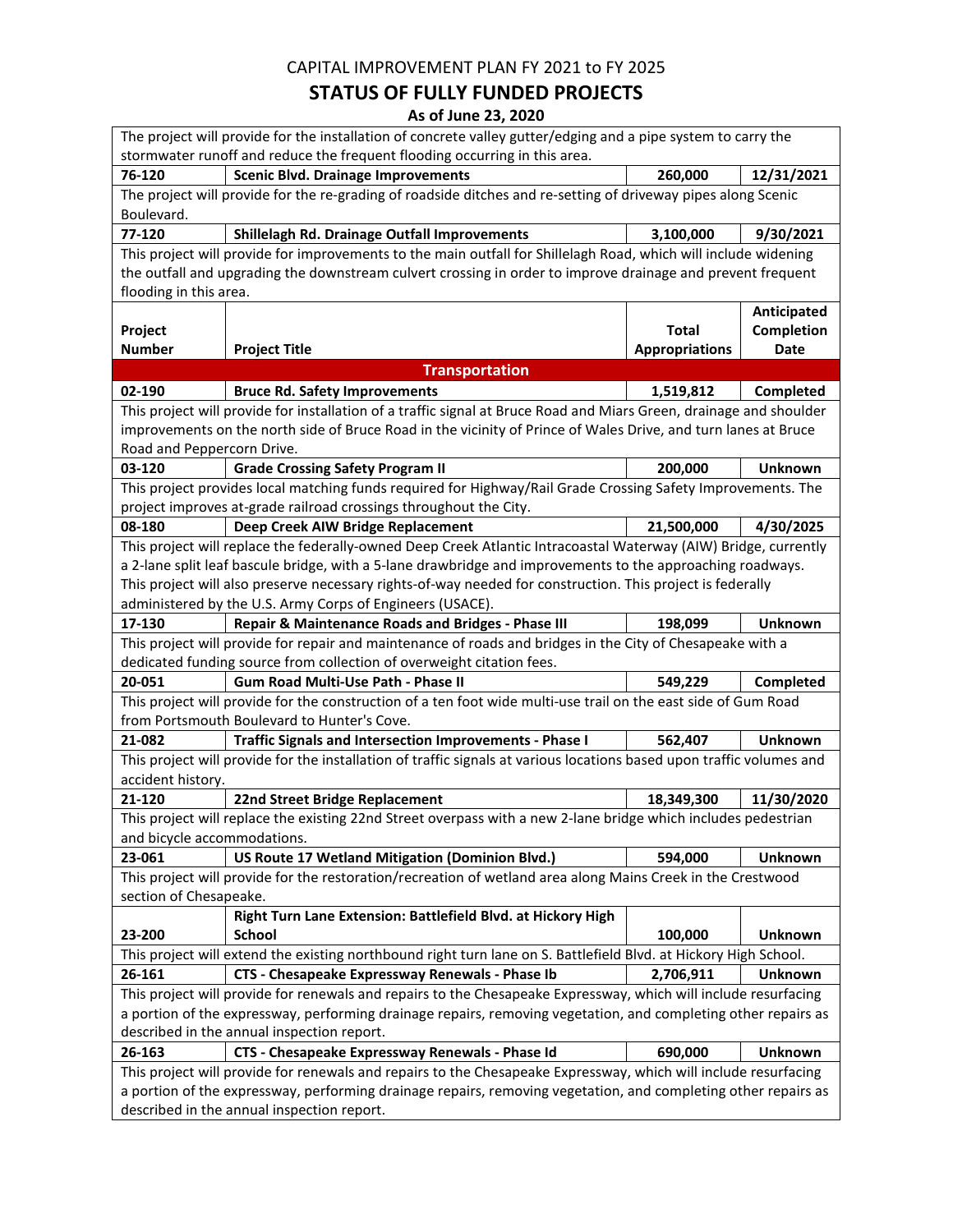### **STATUS OF FULLY FUNDED PROJECTS**

|                                                                                                                    | Left Turn Lane and Signal Modification: Volvo Pkwy. at                                                              |           |                |  |
|--------------------------------------------------------------------------------------------------------------------|---------------------------------------------------------------------------------------------------------------------|-----------|----------------|--|
| 27-220                                                                                                             | Greenbrier Pkwy.                                                                                                    | 350,000   | 12/31/2021     |  |
|                                                                                                                    | This project will add a westbound left turn lane from Greenbrier Parkway to Volvo Parkway, and provide for the      |           |                |  |
|                                                                                                                    | design and installation of a modified traffic signal. Other project improvements may include drainage system        |           |                |  |
|                                                                                                                    | enhancements and the relocation of existing utilities.                                                              |           |                |  |
|                                                                                                                    | Turn Lanes and Signal Modification: Hanbury Rd. at                                                                  |           |                |  |
| 29-220                                                                                                             | Johnstown Rd.                                                                                                       | 1,501,000 | 9/30/2022      |  |
|                                                                                                                    | This project will add turn lanes along Hanbury Road to address increased traffic volume along this roadway. This    |           |                |  |
|                                                                                                                    | project will include intersection improvements at Hanbury Road and Johnstown Road, which will construct dual        |           |                |  |
|                                                                                                                    | left turn lanes towards Johnstown Road south, install associated traffic signal modifications, and widen the        |           |                |  |
| pavement on Johnstown Road.                                                                                        |                                                                                                                     |           |                |  |
| 30-220                                                                                                             | Chesapeake Expressway Interchange at Mt. Pleasant Rd.                                                               | 2,500,000 | Completed      |  |
|                                                                                                                    | This project will provide for repairs to the Chesapeake Expressway Interchange at Mt. Pleasant Rd. to address       |           |                |  |
|                                                                                                                    | damages caused by Hurricane Matthew in October 2016.                                                                |           |                |  |
| 31-230                                                                                                             | <b>Centerville Turnpike Bridge Feasibility Study</b>                                                                | 500,000   | 4/30/2021      |  |
|                                                                                                                    | This project will provide for a feasibility study to evaluate options for replacing the existing Centerville bridge |           |                |  |
|                                                                                                                    | with a fixed span bridge over the Albemarle and Chesapeake Canal that can also provide adequate vertical            |           |                |  |
|                                                                                                                    | clearance for navigational activities and a wider bridge for the future roadway widening.                           |           |                |  |
| 32-220                                                                                                             | <b>Chesapeake Expressway Guardrail Improvements</b>                                                                 | 750,180   | Completed      |  |
|                                                                                                                    | This project will install new guardrail along the 168 Bypass/Chesapeake Expressway from the interchange at          |           |                |  |
|                                                                                                                    | Mount Pleasant Road to the interchange at Hillcrest Parkway (approx. 5 miles). High-Tension Cable Guardrail         |           |                |  |
|                                                                                                                    | will be installed in the median that will prevent median crossover crashes.                                         |           |                |  |
| 32-240                                                                                                             | <b>Snowden St. Railroad Crossing Signals &amp; Gates</b>                                                            | 250,000   | <b>Unknown</b> |  |
|                                                                                                                    | This project will install train-activated flashing lights and gates at the Snowden Street railroad crossing for the |           |                |  |
|                                                                                                                    | railway owned or operated by CSX Transportation, Inc. or its affiliate.                                             |           |                |  |
| 33-220                                                                                                             | Flashing Yellow Arrow (FYA) Installation - Battlefield Blvd.                                                        | 438,300   | Completed      |  |
| This project will convert thirteen (13) existing traffic signals on Battlefield Boulevard to flashing yellow arrow |                                                                                                                     |           |                |  |
|                                                                                                                    | traffic signals. This project will include the replacement of existing signal heads and upgrade for signal          |           |                |  |
|                                                                                                                    | controllers to provide Flashing Yellow Arrow (FYA) operations.                                                      |           |                |  |
| 33-240                                                                                                             | Pedestrian Sidewalk for Industrial Ave. to Liberty St.                                                              | 763,000   | 12/31/2021     |  |
|                                                                                                                    | This project will construct a new 5 ft. sidewalk and pedestrian facilities in South Norfolk along one side of       |           |                |  |
|                                                                                                                    | Industrial Avenue, Obendorfer Road, Seabord Avenue, and across the train tracks to Liberty Street to provide        |           |                |  |
|                                                                                                                    | pedestrian connectivity from Industrial Avenue to Liberty Street.                                                   |           |                |  |
| 34-220                                                                                                             | Flashing Yellow Arrow (FYA) Installation - Portsmouth<br>Blvd./Taylor Rd.                                           | 268,800   |                |  |
|                                                                                                                    | This project will convert eight (8) existing traffic signals on Portsmouth Boulevard and Taylor Road to flashing    |           | Completed      |  |
|                                                                                                                    | yellow arrow traffic signals. This project will include the replacement of existing signal heads and upgrade for    |           |                |  |
|                                                                                                                    | signal controllers to provide Flashing Yellow Arrow (FYA) operations.                                               |           |                |  |
|                                                                                                                    | CTS - Chesapeake Transportation System Renewals - Phase                                                             |           |                |  |
| 35-210                                                                                                             | Ш                                                                                                                   | 2,290,850 | <b>Unknown</b> |  |
|                                                                                                                    | This project will provide for Phase II repairs to the Chesapeake Expressway, which covers a 10-mile section of      |           |                |  |
|                                                                                                                    | roadway from Hanbury Road to the North Carolina Line. This project includes repairs to the toll plaza,              |           |                |  |
| administration building, and all required support systems. Project work will include resurfacing, drainage system  |                                                                                                                     |           |                |  |
| repairs, bridge repairs, and equipment replacement.                                                                |                                                                                                                     |           |                |  |
| 36-210                                                                                                             | Mt. Pleasant Rd. Widening - Phase I                                                                                 | 2,300,000 | 9/30/2021      |  |
|                                                                                                                    | This project will widen Mt. Pleasant Road by constructing a third lane (center lane for left turning movements)     |           |                |  |
| between the Route 168 Interchange and Coopers Ditch Bridge.                                                        |                                                                                                                     |           |                |  |
| Right Turn Lane and Signal Modification: Woodlake Dr. at                                                           |                                                                                                                     |           |                |  |
| 38-210                                                                                                             | Greenbrier Pkwy.                                                                                                    | 2,160,000 | 12/31/2021     |  |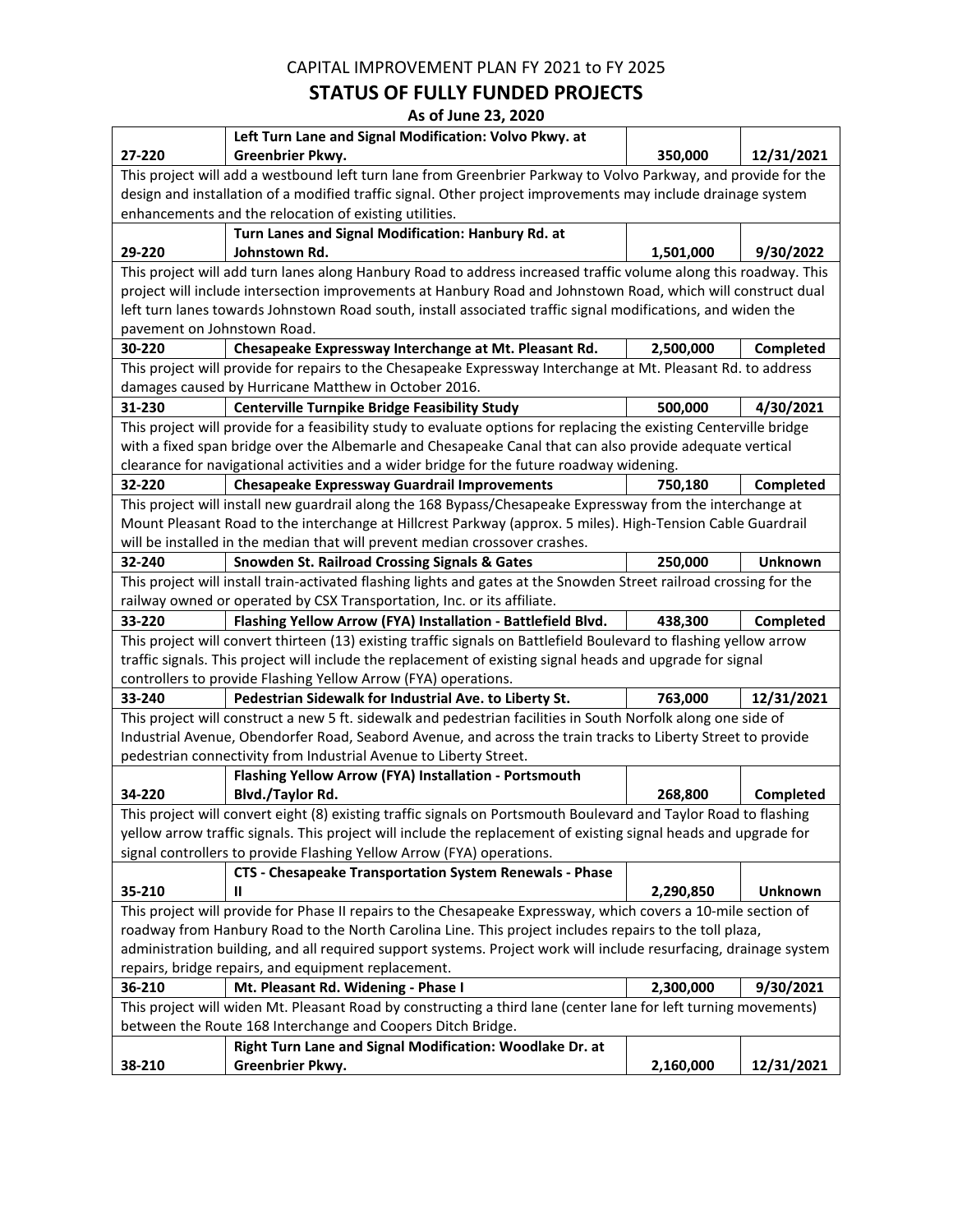## **STATUS OF FULLY FUNDED PROJECTS**

|                                                                                                                      | This project will add an eastbound right turn lane from Woodlake Drive to Greenbrier Parkway, and provide for         |           |                |  |
|----------------------------------------------------------------------------------------------------------------------|-----------------------------------------------------------------------------------------------------------------------|-----------|----------------|--|
| the design and installation of a modified traffic signal. Other improvements will include drainage system            |                                                                                                                       |           |                |  |
|                                                                                                                      | enhancements and the relocation of existing utilities within new right-of-way.                                        |           |                |  |
| 38-230                                                                                                               | <b>Gilmerton Auxiliary Counterweights Bridge Repairs</b>                                                              | 1,514,913 | 12/31/2020     |  |
|                                                                                                                      | This project will provide for the complete redesign and repairs of the Gilmerton Bridge's existing auxiliary          |           |                |  |
|                                                                                                                      | counterweight system. The new design and subsequent repairs will eliminate any potential for the auxiliary            |           |                |  |
|                                                                                                                      | counterweight rollers to come free of their guides. It will also improve other existing features such as the          |           |                |  |
| current play with the rollers.                                                                                       |                                                                                                                       |           |                |  |
|                                                                                                                      | Intersection Improvements: Battlefield Blvd. at Albemarle                                                             |           |                |  |
| 39-230                                                                                                               | Dr.                                                                                                                   | 1,350,000 | 5/31/2021      |  |
|                                                                                                                      | This project will provide for the addition of two left turn lanes from Albemarle Drive to Battlefield Boulevard       |           |                |  |
|                                                                                                                      | and a new signal system for this intersection. This project will include the design and installation of the new       |           |                |  |
|                                                                                                                      | traffic signal, enhancements to the current drainage system, and relocation of the existing utilities.                |           |                |  |
|                                                                                                                      | Intersection Improvements: Battlefield Blvd. at Volvo                                                                 |           |                |  |
| 40-230                                                                                                               | Pkwy. - Phase I                                                                                                       | 1,350,000 | 3/30/2022      |  |
|                                                                                                                      | This project will widen Volvo Parkway at the intersection of Battlefield Blvd. at Volvo Parkway to improve the        |           |                |  |
|                                                                                                                      | capacity of the intersection. It will include construction of new turn lanes and new roadway markings in existing     |           |                |  |
|                                                                                                                      | lanes to improve traffic flow. The intersection improvements will be completed in two phases, and this project        |           |                |  |
|                                                                                                                      | will complete the Phase I improvements. Phase I will improve the eastbound traffic movement by constructing a         |           |                |  |
|                                                                                                                      | right-turn lane and re-striping the roadway to create three left-turn lanes, two through lanes, and an exclusive      |           |                |  |
| right-turn lane.                                                                                                     |                                                                                                                       |           |                |  |
|                                                                                                                      | <b>Intersection Improvements: Butts Station Rd. at Kempsville</b>                                                     |           |                |  |
| 41-230                                                                                                               | Rd.                                                                                                                   | 1,150,000 | 1/31/2022      |  |
|                                                                                                                      | This project will provide for the extension of turn lanes in the vicinity of the Butts Station Road intersection at   |           |                |  |
|                                                                                                                      | Kempsville Road. This project will include the design and installation of pavement widening, associated               |           |                |  |
|                                                                                                                      | improvements to the drainage system, and relocation of existing utilities.                                            |           |                |  |
| 42-240                                                                                                               | <b>Cedar Road Repaving</b>                                                                                            | 997,280   | 10/31/2020     |  |
|                                                                                                                      |                                                                                                                       |           |                |  |
| 44-170                                                                                                               | <b>Centerville Bridge Super Structure Repairs</b>                                                                     | 150,000   | Completed      |  |
| This project will provide for repairs and rehabilitation of the super structure of the existing Centerville Turnpike |                                                                                                                       |           |                |  |
| Bridge.                                                                                                              |                                                                                                                       |           |                |  |
|                                                                                                                      | Pedestrian Sidewalk and Street Lighting - Poindexter St. at                                                           |           |                |  |
| 44-230                                                                                                               | I-464 Overpass                                                                                                        | 548,500   | 9/30/2022      |  |
|                                                                                                                      | This project will provide for the construction of a new 5 ft. wide sidewalk with pedestrian facilities along the      |           |                |  |
|                                                                                                                      | south side of Poindexter Street at the I-464 overpass. The new sidewalk will connect on the west end to the           |           |                |  |
|                                                                                                                      | existing sidewalk at the signal for the South Norfolk Jordan Bridge and Truxton Street, and will connect on the       |           |                |  |
|                                                                                                                      | east end to the existing sidewalk at the intersection of Poindexter Street and Bainbridge Boulevard. This project     |           |                |  |
|                                                                                                                      | will also include the installation of a pedestrian warning light signal (an actuated Rectangular Rapid Flashing       |           |                |  |
|                                                                                                                      | Beacon or RRFB) at the crosswalk for the I-464 northbound off-ramp, the installation of new pedestrian railing        |           |                |  |
|                                                                                                                      | along the bridge side wall, and the installation of new street lights across the I-464 overpass. This project will    |           |                |  |
|                                                                                                                      | also include a connection to the adjacent Elizabeth River Park.                                                       |           |                |  |
| 45-170                                                                                                               | <b>Sunray Overpass Rehabilitation</b>                                                                                 | 4,448,000 | Completed      |  |
|                                                                                                                      | This project will provide for the rehabilitation of the existing bridge structure in order to extend the service life |           |                |  |
| of the bridge.                                                                                                       |                                                                                                                       |           |                |  |
|                                                                                                                      | Right Turn Lane Extension: Greenbrier Pkwy. at Kempsville                                                             |           |                |  |
| 45-230                                                                                                               | Rd.                                                                                                                   | 350,000   | 12/31/2021     |  |
|                                                                                                                      | This project will provide for the extension of the right turn lane on Greenbrier Parkway at Kempsville Road. This     |           |                |  |
| project will include the design and installation of pavement widening, improvements to the associated drainage       |                                                                                                                       |           |                |  |
| system, and relocation of existing utilities.                                                                        |                                                                                                                       |           |                |  |
|                                                                                                                      | <b>Chesapeake Expressway Administration Building</b>                                                                  |           |                |  |
| 46-200                                                                                                               | <b>Modifications</b>                                                                                                  | 720,300   | <b>Unknown</b> |  |